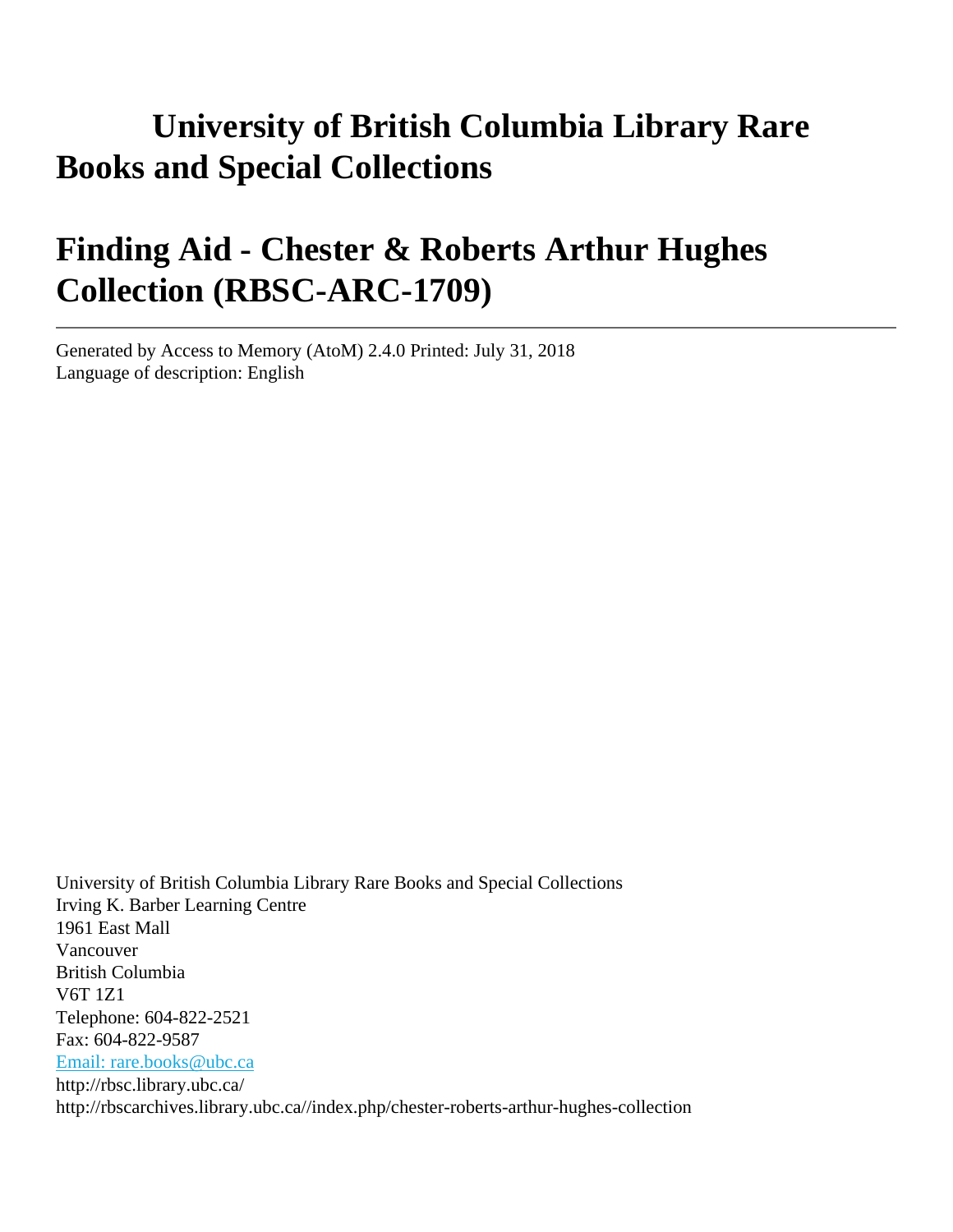# **Table of contents**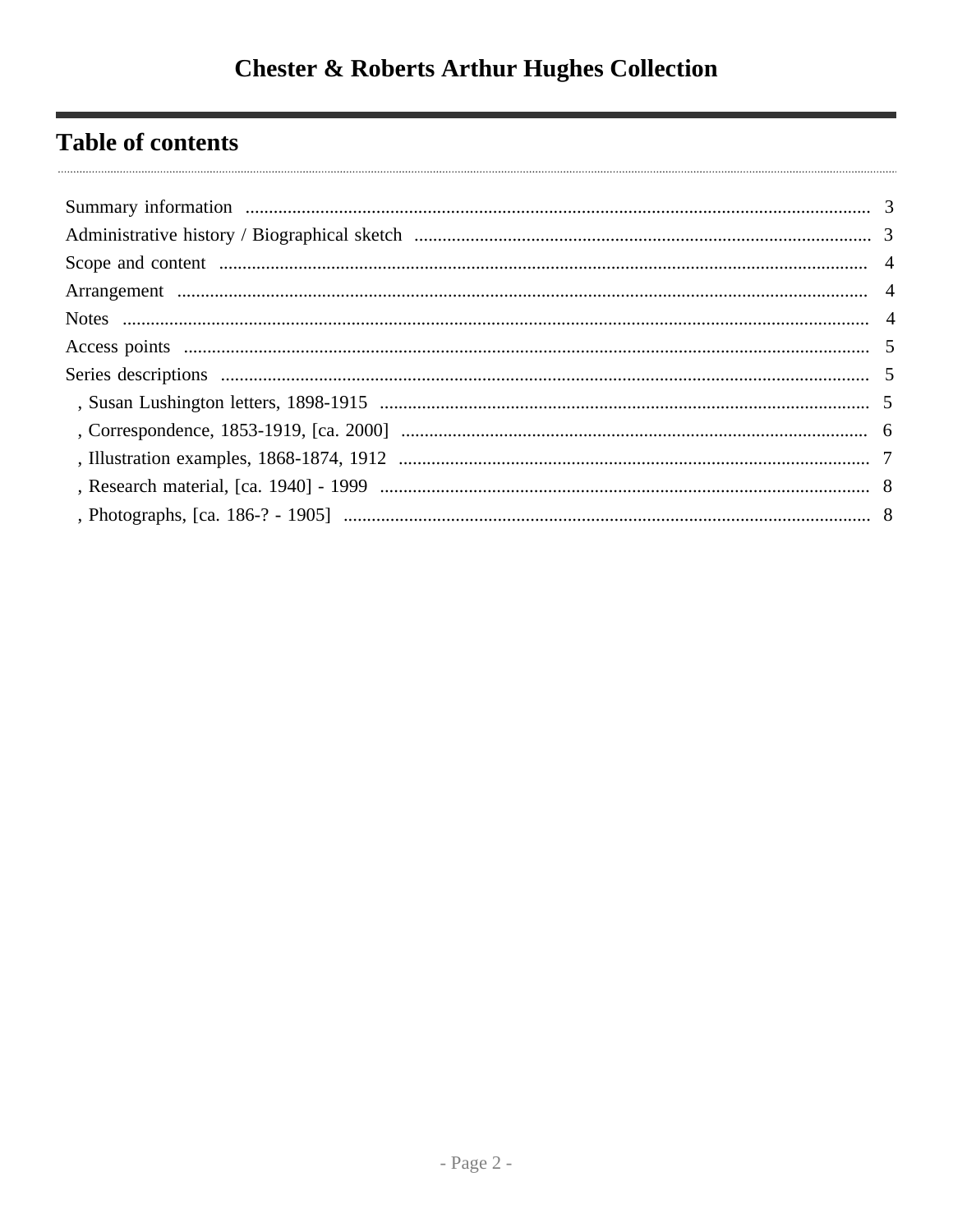## <span id="page-2-0"></span>**Summary information**

| <b>Repository:</b>                           | University of British Columbia Library Rare Books and Special<br>Collections                                                                             |  |  |
|----------------------------------------------|----------------------------------------------------------------------------------------------------------------------------------------------------------|--|--|
| <b>Title:</b>                                | Chester & Roberts Arthur Hughes Collection                                                                                                               |  |  |
| ID:                                          | RBSC-ARC-1709                                                                                                                                            |  |  |
| Date:                                        | 1853 - [ca. 2000] (date of creation)                                                                                                                     |  |  |
| <b>Physical description:</b>                 | 18 cm of textual records and other material.                                                                                                             |  |  |
| Dates of creation,<br>revision and deletion: | Description revised by Claire Williams in July 2018.                                                                                                     |  |  |
| Note [generalNote]:                          | Starting with the second accrual photographic material was added<br>to the fonds by PH identifier number, instead of previous "BC"<br>identifier system. |  |  |
| Note [generalNote]:                          | Includes the following photographs: RBSC-ARC-1709-PH-01 to<br>05, BC 2165 1 to 4.                                                                        |  |  |

## <span id="page-2-1"></span>**Administrative history / Biographical sketch**

#### **Note**

Arthur Hughes was born in London on 27 January 1832, to Edward and Amy Hughes. He entered Archbishop Tenison's Grammar School in about 1838, and while there displayed an early talent for drawing; in 1846 he entered the School of Design, Somerset House where he studied under Alfred Stevens. In 1847 he enrolled in the Antique Schools at the Royal Academy, winning a silver medal in 1849 for a drawing from the Antique, and in that same year exhibited his first finished painting, Musidora, at the Royal Academy.

1850 was the most important year of his life: he first discovered Pre-Raphaelitism by reading the Germ; he met Tryphena Foord, his future wife and mother of his six children; and met Alexander Munro, Dante Gabriel Rossetti, and Ford Madox Brown, thenceforward being converted to their cause. In 1852 he sent (c.1851-53, City of Manchester Art Galleries) to the Royal Academy, and the following year began Orlando, which during the next six years evolved into The Long Engagement. In 1856 Hughes exhibited two of his best paintings at the Royal Academy, The Eve of St. Agnes and April Love, the latter being purchased from the exhibition by William Morris. In 1857 he joined with Rossetti, Morris, Edward Burne-Jones and others in painting murals on the walls of the Oxford Union Debating Hall (now the Library), an effort which perhaps inspired his later Arthurian works such as The Knight of the Sun and Sir Galahad. Another well-known painting, Home from Sea (1856-63, Ashmolean Museum, Oxford), was begun at Chingford, Essex in 1856, but not completed until 1862-63 when the figure of the girl, modelled by Tryphena, was added.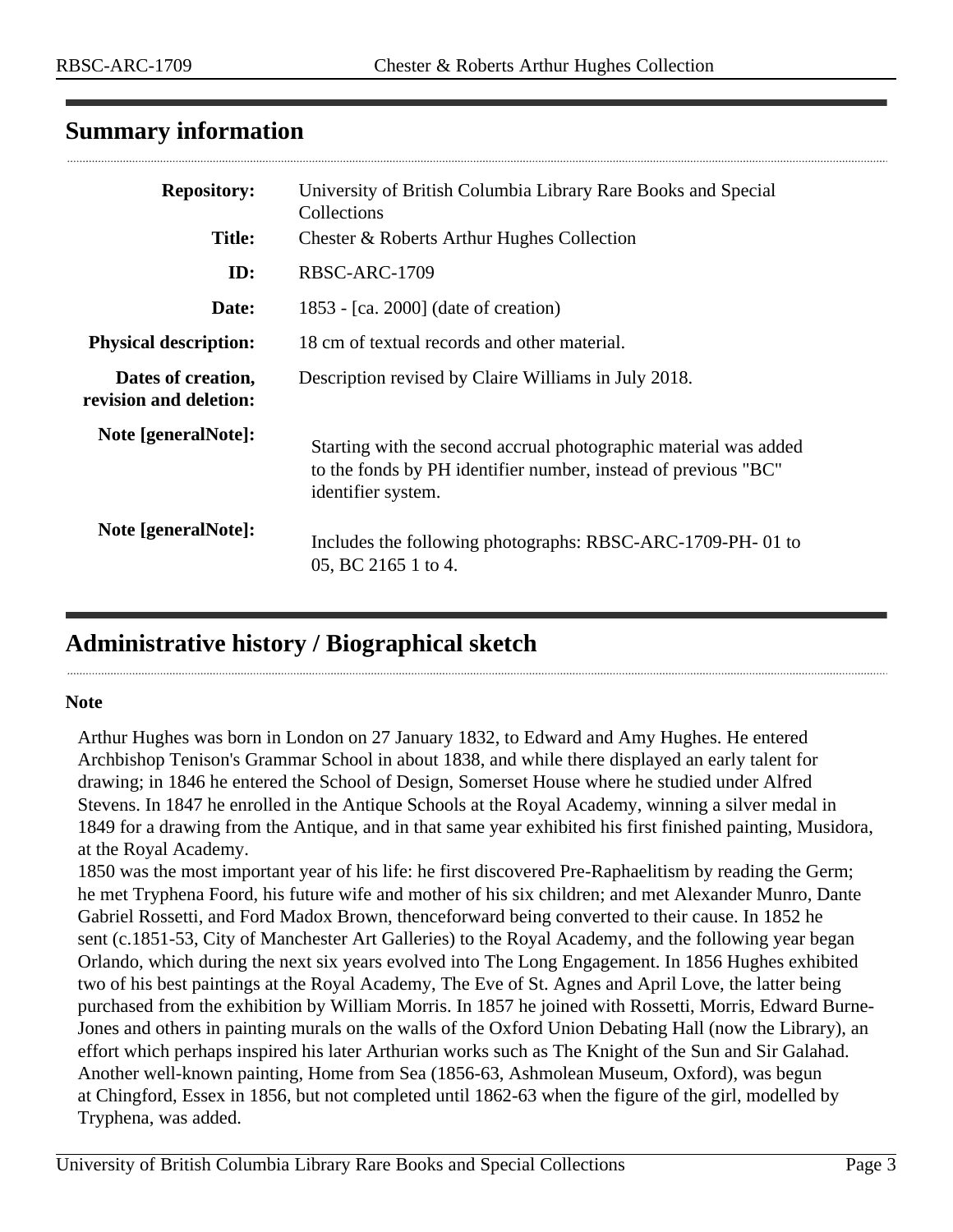As well as being the best of the younger Pre-Raphaelite followers, Hughes was one of the leading book illustrators of the 'Sixties' school, producing drawings for Tennyson's Enoch Arden, Thomas Hughes's (no relation) Tom Brown's School Days, George MacDonald's "At the Back of the North Wind" & "The Princess and the Goblin," and Christina Rossetti's Sing-Song.

Hughes's only official post was Art Examiner in the South Kensington Schools, although he taught from January to August 1877 at the Working Men's College. In 1912 he was awarded a Civil List Pension, and on 23 December 1915 he died in Kew Green, London, having produced approximately 700 known paintings & drawings and 750 book illustrations during his lifetime.

Biographical information provided by Leonard Roberts (arthurhughes.org).

#### **Custodial history**

Collection was donated to UBC Library in October 2013 by Vancouver rare books and manuscript dealer Leonard (Len) Roberts, who is the author of Arthur Hughes, his Life and Works: a Catalogue Raisonné. Mr. Roberts was aided in his research on Hughes and the production of the catalogue raisonné by Major John Greville Bagot Chester (1925-2011), who was a descendent of Hughes. Maj. Chester acquired the Susan Lushington letters at Sotheby's auction, and entrusted them to Mr. Roberts.

## <span id="page-3-0"></span>**Scope and content**

Collection consists of historical material regarding the Pre-Raphaelite artist and illustrator Arthur Hughes collected by Leonard Roberts and Maj. Greville Chester. The collection includes a large body of correspondence from Arthur Hughes to Susan Lushington, a variety of letters to other correspondents, 9 photographs of Hughes and his wife and daughters, examples of Hughes' illustrations and research materials such as family notes and reminiscences and copied articles.

## <span id="page-3-2"></span>**Notes**

#### **Title notes**

• **Source of title proper**: Title based on the content of the collection.

#### <span id="page-3-1"></span>**Arrangement**

The collection has been arranged into series by the archivist according to subject or format. The accrual made in 2017 has been added to the existing series.

#### **Accruals**

An small accrual to the fonds was donated by Len Roberts in 2017. The finding aid has been updated accordingly.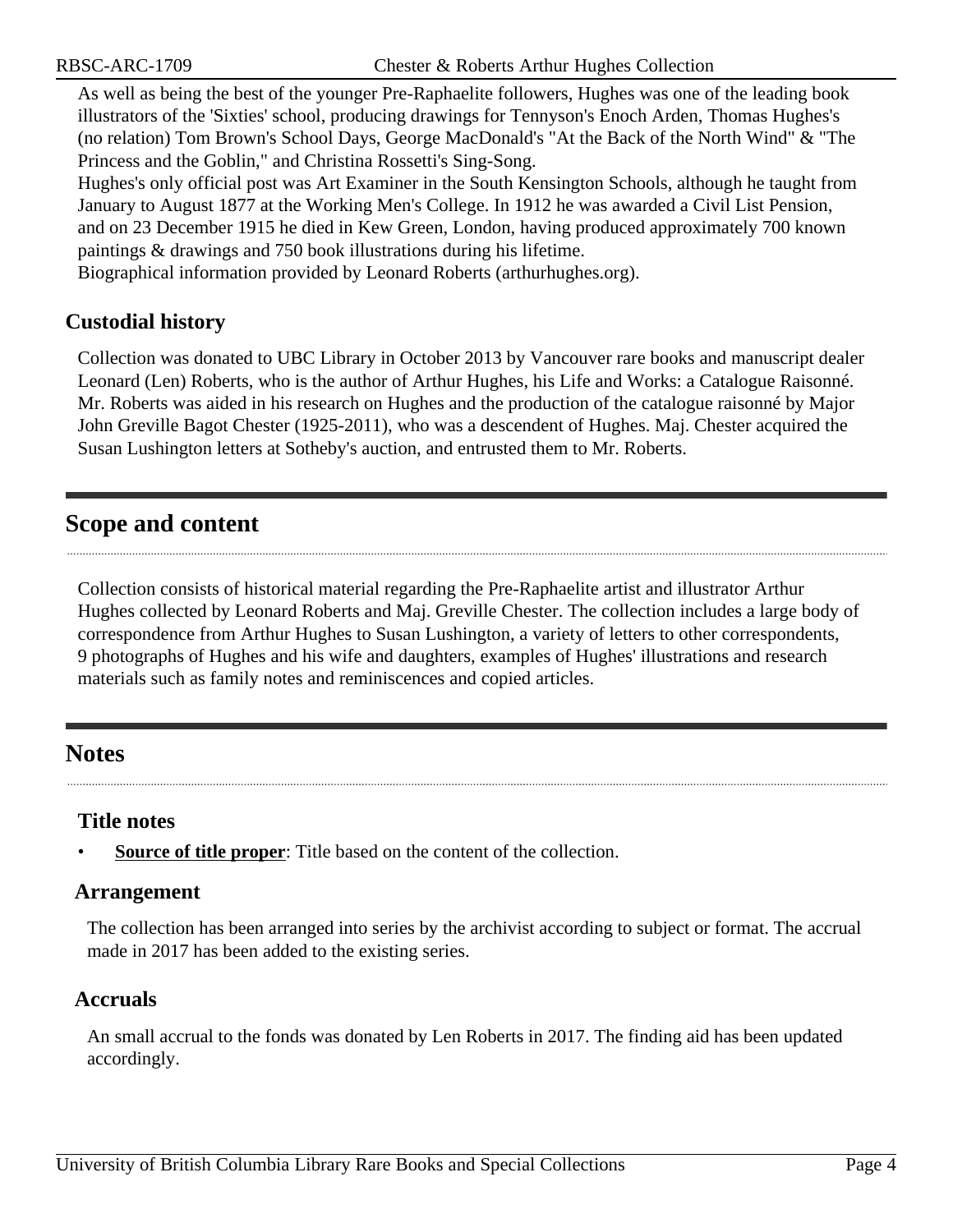#### **Other notes**

- **Publication status**: published
- **Physical description**: Includes: 18 cm of textual records; 1 DVD (textual records); 4 cm of graphic materials; 6 photographs, 3 negatives.
- **Accompanying material**: Collection also includes books which can be found by searching the library catalogue: 4 books inscribed to or from Hughes, 1 book with cover illustration attributed to Hughes, and an interleave copy of Robert's catalogue raisonné.

## <span id="page-4-0"></span>**Access points**

- Roberts, Leonard
- Chester, Greville

## <span id="page-4-1"></span>**Series descriptions**

#### <span id="page-4-2"></span>**Susan Lushington letters**

Date: 1898-1915 (date of creation)

Scope and content:

Series consists of letters written by Arthur Hughes to Susan Lushington between 1898 and 1915, primarily between 1912 and 1915. Lushington's father was a patron of Hughes, and Susan herself purchased paintings from Hughes as an adult. Hughes also painted Susan with her sisters and mothers in 1884 ("The Home Quartette."). In his letters to Susan, Hughes writes about his paintings and illustrations and day-to-day life including visitors, correspondents and weather. The letters have been arranged by month and year into files by the archivist.

Physical description: 15 cm of textual records.

Access points:

• Lushington, Susan (subject)

#### Publication status:

published

| File / item list   |                      |               |               |           |
|--------------------|----------------------|---------------|---------------|-----------|
| Ref code           | Title                | Dates         | Access status | Container |
| RBSC-ARC-1709-1-01 | File - May 1898      | May 25, 1898  |               |           |
| RBSC-ARC-1709-1-02 | File - August 1910   | Aug. 12. 1910 |               |           |
| RBSC-ARC-1709-1-03 | File - February 1912 | Feb. 1912     |               |           |
| RBSC-ARC-1709-1-04 | File - March 1912    | Mar. 1912     |               |           |
| RBSC-ARC-1709-1-05 | File - April 1912    | Apr. 1912     |               |           |

University of British Columbia Library Rare Books and Special Collections Page 5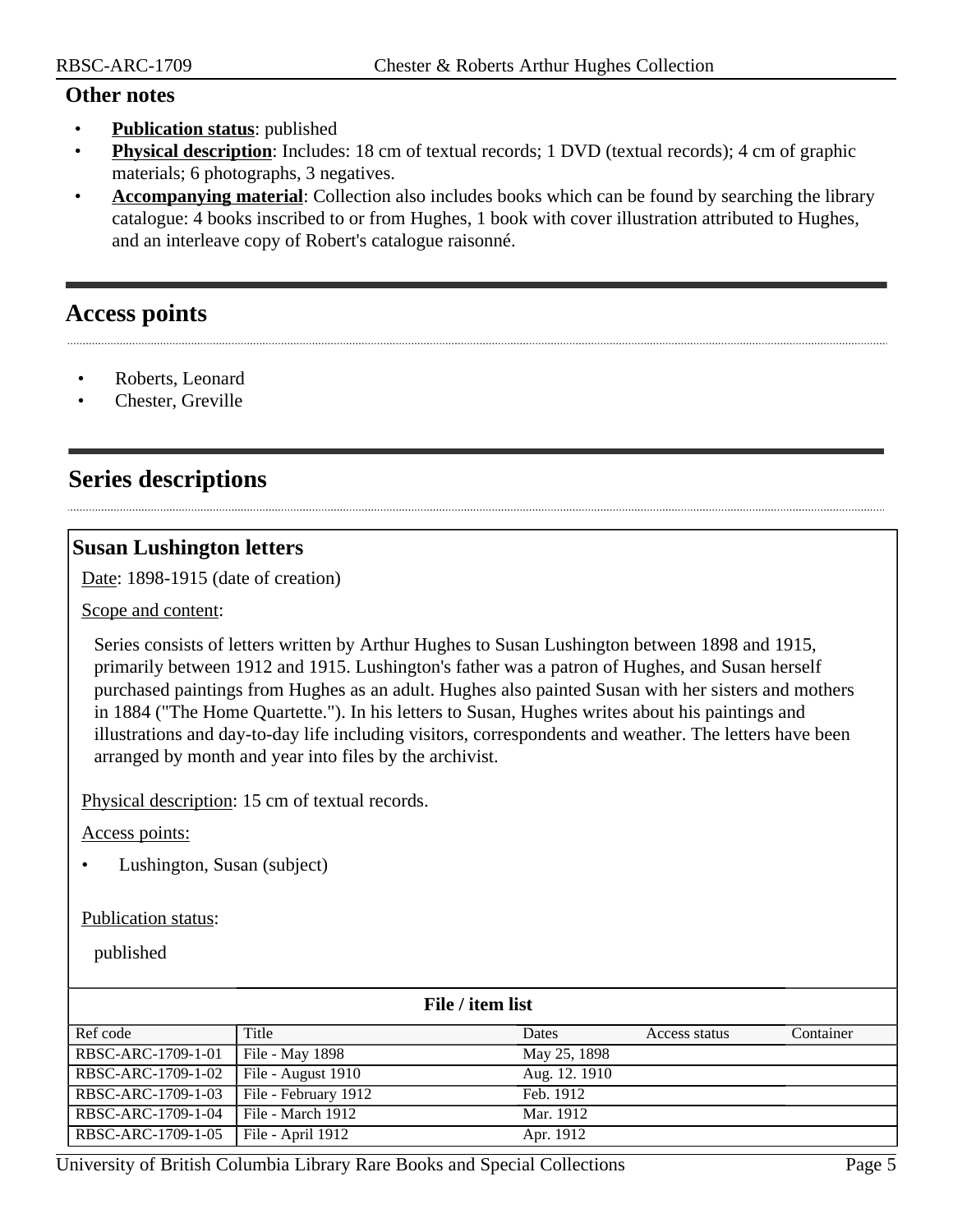| RBSC-ARC-1709-1-06 | File - May 1912              | May 1912         |
|--------------------|------------------------------|------------------|
| RBSC-ARC-1709-1-07 | File - June 1912             | June 1912        |
| RBSC-ARC-1709-1-08 | File - July 1912             | <b>July 1912</b> |
| RBSC-ARC-1709-1-09 | File - August 1912           | Aug. 1912        |
| RBSC-ARC-1709-1-10 | File - September 1912        | Sept. 1912       |
| RBSC-ARC-1709-1-11 | File - October 1912          | Oct. 1912        |
| RBSC-ARC-1709-1-12 | File - November 1912         | Nov. 1912        |
| RBSC-ARC-1709-1-13 | File - December 1912         | Dec. 1912        |
| RBSC-ARC-1709-1-14 | File - January 1913          | Jan. 1913        |
| RBSC-ARC-1709-1-15 | File - February 1913         | Feb. 1913        |
| RBSC-ARC-1709-1-16 | File - March 1913            | Mar. 1913        |
| RBSC-ARC-1709-1-17 | File - April 1913            | Apr. 1913        |
| RBSC-ARC-1709-1-18 | File - May 1913              | May 1913         |
| RBSC-ARC-1709-1-19 | File - June 1913             | <b>June 1913</b> |
| RBSC-ARC-1709-1-20 | File - July 1913             | <b>July 1913</b> |
| RBSC-ARC-1709-1-21 | File - September 1913        | Sept. 1913       |
| RBSC-ARC-1709-1-22 | File - October 1913          | Oct. 1913        |
| RBSC-ARC-1709-1-23 | File - November 1913         | Nov. 1913        |
| RBSC-ARC-1709-1-24 | File - December 1913         | Dec. 1913        |
| RBSC-ARC-1709-1-25 | File - January 1914          | Jan. 1914        |
| RBSC-ARC-1709-1-26 | File - February 1914         | Feb. 1914        |
| RBSC-ARC-1709-1-27 | File - March 1914            | Mar. 1914        |
| RBSC-ARC-1709-1-28 | File - April 1914            | Apr. 1914        |
| RBSC-ARC-1709-1-29 | File - May 1914              | May 1914         |
| RBSC-ARC-1709-1-30 | File - July 1914             | <b>July 1914</b> |
| RBSC-ARC-1709-1-31 | File - Aug. 1914             | Aug. 1914        |
| RBSC-ARC-1709-1-32 | File - October 1914          | Oct. 1914        |
| RBSC-ARC-1709-2-01 | File - December 1914         | Dec. 1914        |
| RBSC-ARC-1709-2-02 | File - January 1915          | Jan. 1915        |
| RBSC-ARC-1709-2-03 | File - February 1915         | Feb. 1915        |
| RBSC-ARC-1709-2-04 | File - March 1915            | Mar. 1915        |
| RBSC-ARC-1709-2-05 | File - April 1915            | Apr. 1915        |
| RBSC-ARC-1709-2-06 | File - May 1915              | <b>May 1915</b>  |
| RBSC-ARC-1709-2-07 | File - June 1915             | <b>June 1915</b> |
| RBSC-ARC-1709-2-08 | File - July 1915             | <b>July 1915</b> |
| RBSC-ARC-1709-2-09 | File - September 1915        | Sept. 1915       |
| RBSC-ARC-1709-2-10 | File - Excerpts from letters | $[194-?]$        |

## <span id="page-5-0"></span>**Correspondence**

Date: 1853-1919, [ca. 2000] (date of creation)

Scope and content:

Series consists of 10 letters written by Hughes to various correspondents, including Frederic Stephens, William Holman Hunt, Henry Mogford, and Ellis Wells. Series also includes a DVD of transcriptions of all known extant Arthur Hughes letters in both private and public collections made by Leonard Roberts.

Physical description: 1 cm textual records.

Access points:

• Hunt, William Holman (subject)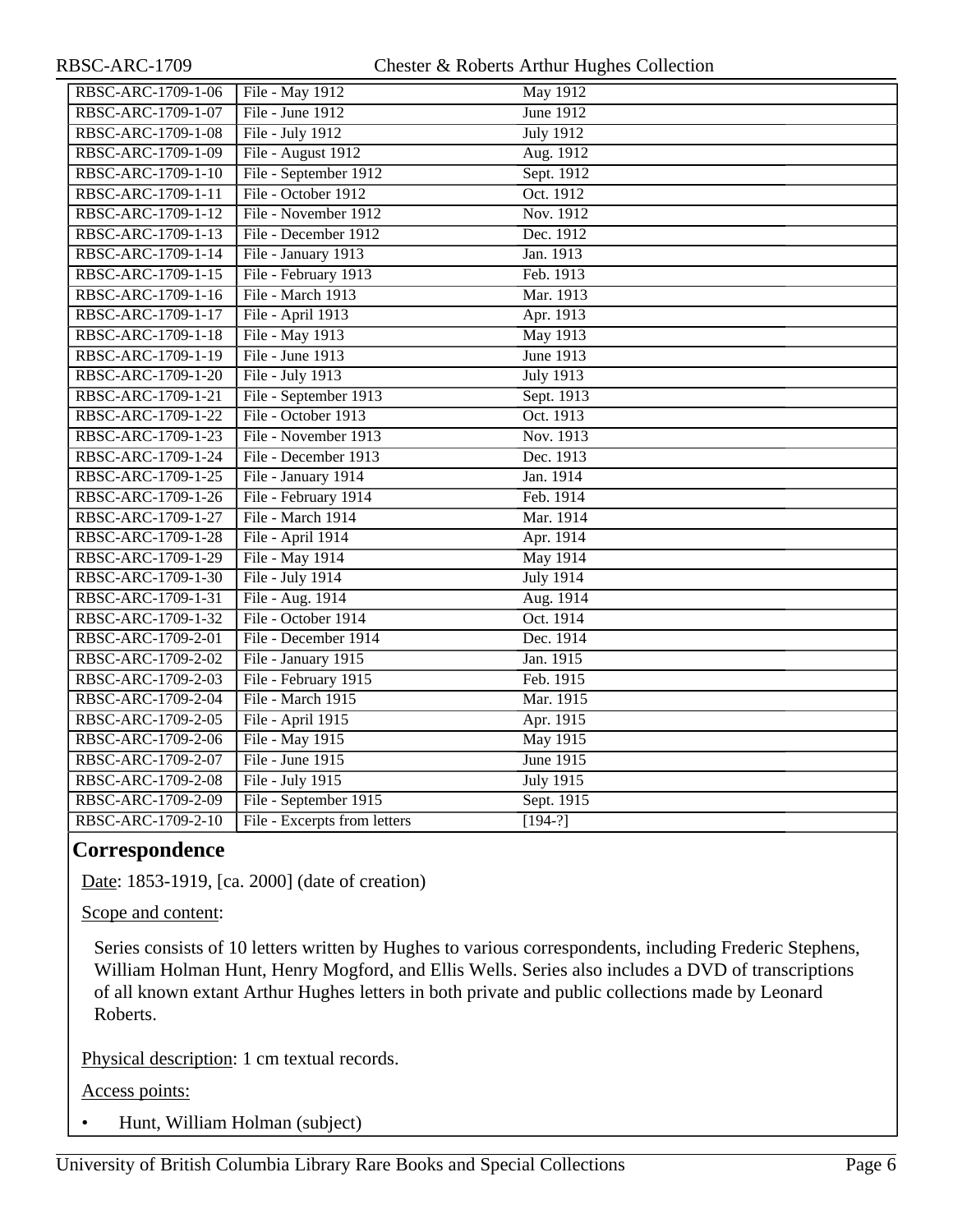- Stephens, Frederick George (subject)
- Mosford, Henry (subject)

#### Publication status:

#### published

| File / item list   |                                                                                                                              |                         |               |           |
|--------------------|------------------------------------------------------------------------------------------------------------------------------|-------------------------|---------------|-----------|
| Ref code           | Title                                                                                                                        | Dates                   | Access status | Container |
| RBSC-ARC-1709-2-11 | File - To Henry Mogford, January 1853                                                                                        | Jan. 1853               |               |           |
| RBSC-ARC-1709-2-12 | File - To William Holman Hunt, April<br>1856                                                                                 | Apr. 1856               |               |           |
| RBSC-ARC-1709-2-13 | File - To Frederic George Stephens, ca.<br>June 1859                                                                         | [ca. $1859$ ]           |               |           |
| RBSC-ARC-1709-2-14 | File - To Frederic George Stephens, April<br>1886                                                                            | Apr. 7, 1886            |               |           |
| RBSC-ARC-1709-2-15 | File - To Elizabeth Malleson, Dec. 19<br>1875                                                                                | dec. 19, 1875           |               |           |
| RBSC-ARC-1709-2-16 | File - To William E. Preston, Corporation<br>Art Gallery and Museum, Bradford,<br>January 1919, from Arthur Foord<br>Hughes. | Jan. 1, 1919            |               |           |
| RBSC-ARC-1709-2-17 | File - To Mrs. Ralli, undated                                                                                                | $[18-2]$                |               |           |
| RBSC-ARC-1709-2-18 | File - Correspondence transcriptions                                                                                         | [Transcribed]<br>200-?] |               |           |
| RBSC-ARC-1709-2-27 | File - To Mr. Wells                                                                                                          | 1912-1913               |               |           |

#### <span id="page-6-0"></span>**Illustration examples**

Date: 1868-1874, 1912 (date of creation)

Scope and content:

Series consists of a scrapbook of illustrations by Hughes clipped from various publications, and a Christmas poem ("The Shepherd's Gifts") illustrated by Hughes; as well as a print on linen illustrated by Hughes ("Cotton Famine Relief Committee").

Physical description: 4 cm of graphic material.

Publication status:

published

| File / item list   |                                                                                                                                    |              |               |           |  |
|--------------------|------------------------------------------------------------------------------------------------------------------------------------|--------------|---------------|-----------|--|
| Ref code           | Title                                                                                                                              | <b>Dates</b> | Access status | Container |  |
| RBSC-ARC-1709-2-19 | File - Illustration scrapbook                                                                                                      | 1868-1874    |               |           |  |
| RBSC-ARC-1709-2-20 | File - Christmas greetings : the<br>shepherd's giftTranslated by Rev. R.L.<br>Gales, lettered and illustrated by Arthur<br>Hughes. | [1912]       |               |           |  |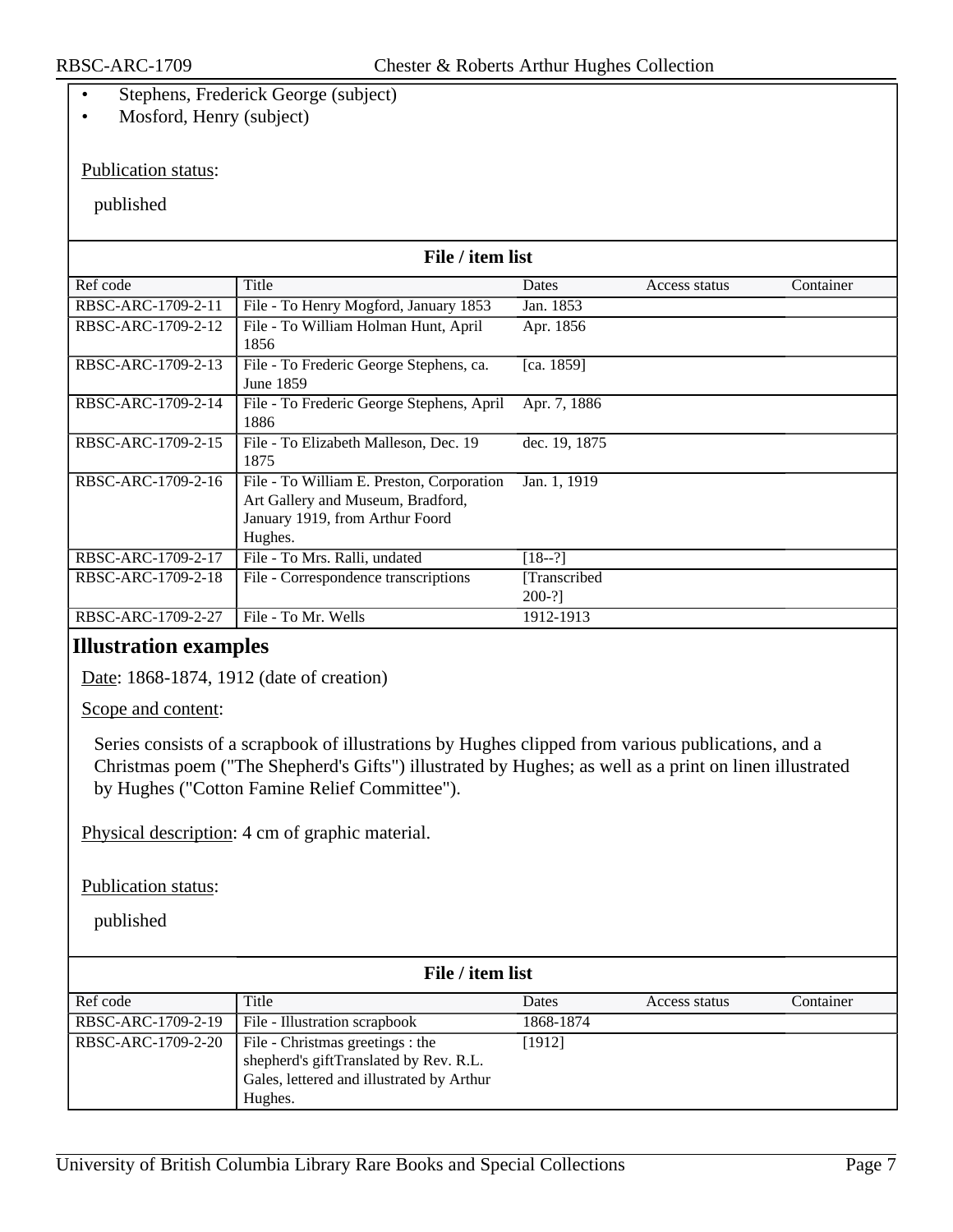<span id="page-7-1"></span><span id="page-7-0"></span>

| RBSC-ARC-1709                      | Chester & Roberts Arthur Hughes Collection                                                                    |                     |               |           |  |  |
|------------------------------------|---------------------------------------------------------------------------------------------------------------|---------------------|---------------|-----------|--|--|
| RBSC-ARC-1709-2-26                 | File - [Cotton famine relief committee<br>$[18-2]$<br>print]                                                  |                     |               |           |  |  |
| <b>Research material</b>           |                                                                                                               |                     |               |           |  |  |
|                                    | Date: [ca. 1940] - 1999 (date of creation)                                                                    |                     |               |           |  |  |
| Scope and content:                 |                                                                                                               |                     |               |           |  |  |
| and his descendants.               | Series consists of notes, correspondence and copies of articles related to the history of Arthur Hughes       |                     |               |           |  |  |
|                                    | Physical description: 2 cm of textual records.                                                                |                     |               |           |  |  |
| Publication status:                |                                                                                                               |                     |               |           |  |  |
| published                          |                                                                                                               |                     |               |           |  |  |
|                                    | File / item list                                                                                              |                     |               |           |  |  |
| Ref code                           | <b>Title</b>                                                                                                  | Dates               | Access status | Container |  |  |
| RBSC-ARC-1709-2-21                 | File - Family history material                                                                                | $[ca. 194-?]$       |               |           |  |  |
| RBSC-ARC-1709-2-22                 | File - Tate Gallery correspondence                                                                            | 1988                |               |           |  |  |
| RBSC-ARC-1709-2-23                 | File - Wandle Banks clipping                                                                                  | 1957                |               |           |  |  |
| RBSC-ARC-1709-2-24                 | File - A life devoted to music: Susan<br>Lushington in Kingsleyby Helen Penn<br>Mirwald and Martha S. Vogeler | 1999                |               |           |  |  |
| RBSC-ARC-1709-2-28                 | File - Obituary                                                                                               | December 23<br>1915 |               |           |  |  |
| <b>Photographs</b>                 |                                                                                                               |                     |               |           |  |  |
|                                    | Date: [ca. 186-? - 1905] (date of creation)                                                                   |                     |               |           |  |  |
| Scope and content:                 |                                                                                                               |                     |               |           |  |  |
|                                    | Series consists of 9 photographs of Hughes, his work, and family.                                             |                     |               |           |  |  |
| 3 negatives : b&w.                 | Physical description: 6 photographs : $b\&w$ , 40 x 30 cm and smaller                                         |                     |               |           |  |  |
| Publication status:                |                                                                                                               |                     |               |           |  |  |
| published                          |                                                                                                               |                     |               |           |  |  |
| File / item list                   |                                                                                                               |                     |               |           |  |  |
| Ref code                           | Title                                                                                                         | Dates               | Access status | Container |  |  |
| RBSC-ARC-1709-<br>BC-2165-1        | Item - A. Hughes                                                                                              | [ca. 1863]          |               |           |  |  |
| <b>RBSC-ARC-1709-</b><br>BC-2165-2 | Item - Mrs. Hughes                                                                                            | [ca. 1863]          |               |           |  |  |
| <b>RBSC-ARC-1709-</b><br>BC-2165-3 | Item - Photograph of a Hughes painting                                                                        | [ca. 1870?]         |               |           |  |  |